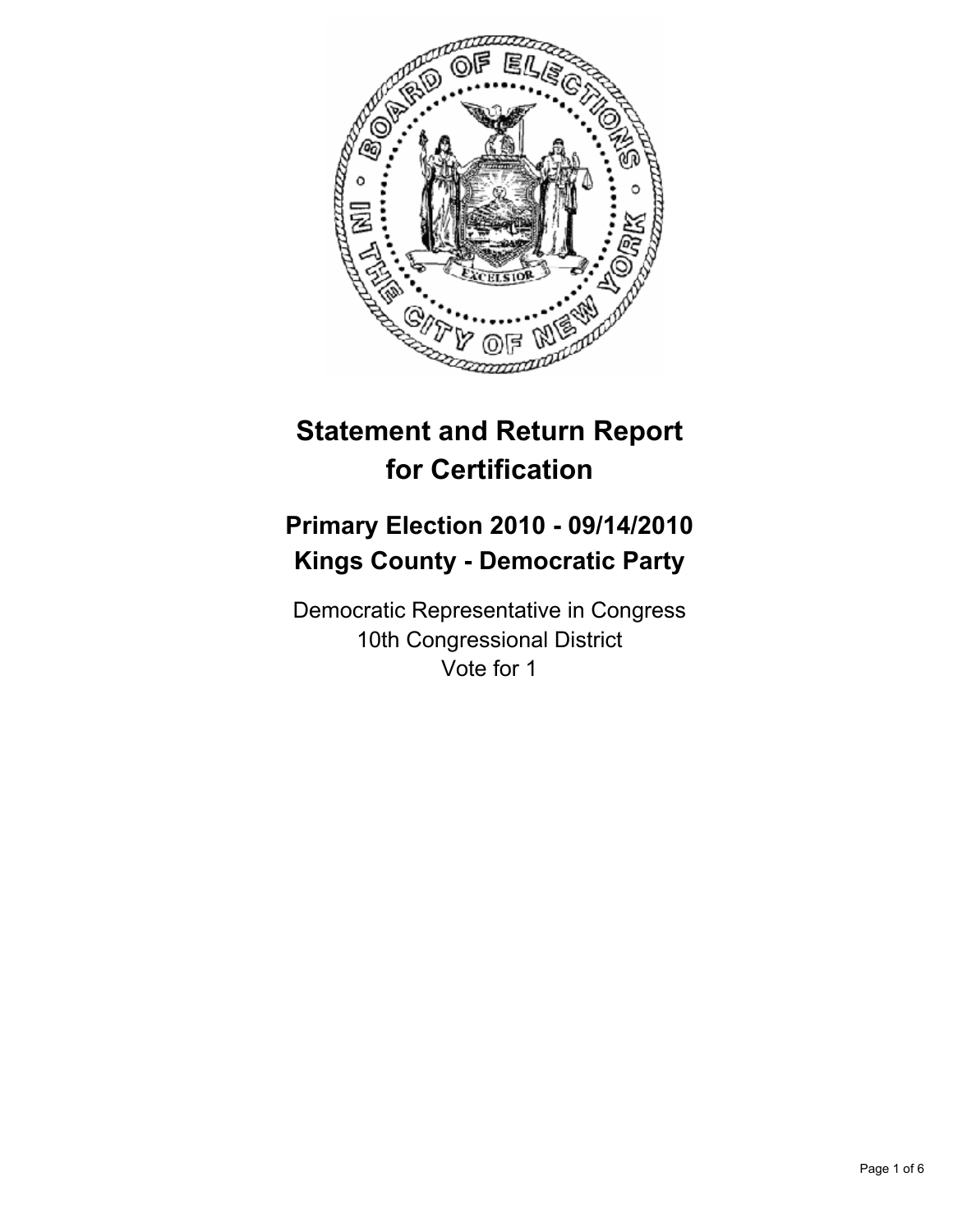

| <b>PUBLIC COUNTER</b>    | 5,492 |
|--------------------------|-------|
| <b>EMERGENCY</b>         | 11    |
| ABSENTEE/MILITARY        | 76    |
| <b>FEDERAL</b>           | 10    |
| AFFIDAVIT                | 56    |
| <b>KEVIN POWELL</b>      | 1,254 |
| <b>EDOLPHUS TOWNS</b>    | 3,584 |
| FRANK DEMARCO (WRITE-IN) |       |
| <b>Total Votes</b>       | 4.839 |

## **Assembly District 41**

| PUBLIC COUNTER                 | 2,374 |
|--------------------------------|-------|
| <b>EMERGENCY</b>               |       |
| ABSENTEE/MILITARY              | 63    |
| <b>FEDERAL</b>                 | 11    |
| <b>AFFIDAVIT</b>               | 21    |
| <b>KEVIN POWELL</b>            | 774   |
| <b>EDOLPHUS TOWNS</b>          | 1,523 |
| CAROLYN MA C HONEY (WRITE-IN)  |       |
| MICHAEL R BLOOMBERG (WRITE-IN) |       |
| PRISCILLA ROCCO (WRITE-IN)     |       |
| <b>Total Votes</b>             | 2.300 |

### **Assembly District 42**

| PUBLIC COUNTER        | 731 |
|-----------------------|-----|
| <b>EMERGENCY</b>      | 0   |
| ABSENTEE/MILITARY     | 12  |
| <b>FEDERAL</b>        | 6   |
| <b>AFFIDAVIT</b>      | 3   |
| <b>KEVIN POWELL</b>   | 124 |
| <b>EDOLPHUS TOWNS</b> | 469 |
| <b>Total Votes</b>    | 593 |

| <b>PUBLIC COUNTER</b> | 85 |
|-----------------------|----|
| <b>EMERGENCY</b>      | 0  |
| ABSENTEE/MILITARY     | 4  |
| <b>FEDERAL</b>        | O  |
| <b>AFFIDAVIT</b>      | O  |
| <b>KEVIN POWELL</b>   | 17 |
| <b>EDOLPHUS TOWNS</b> | 66 |
| <b>Total Votes</b>    | 83 |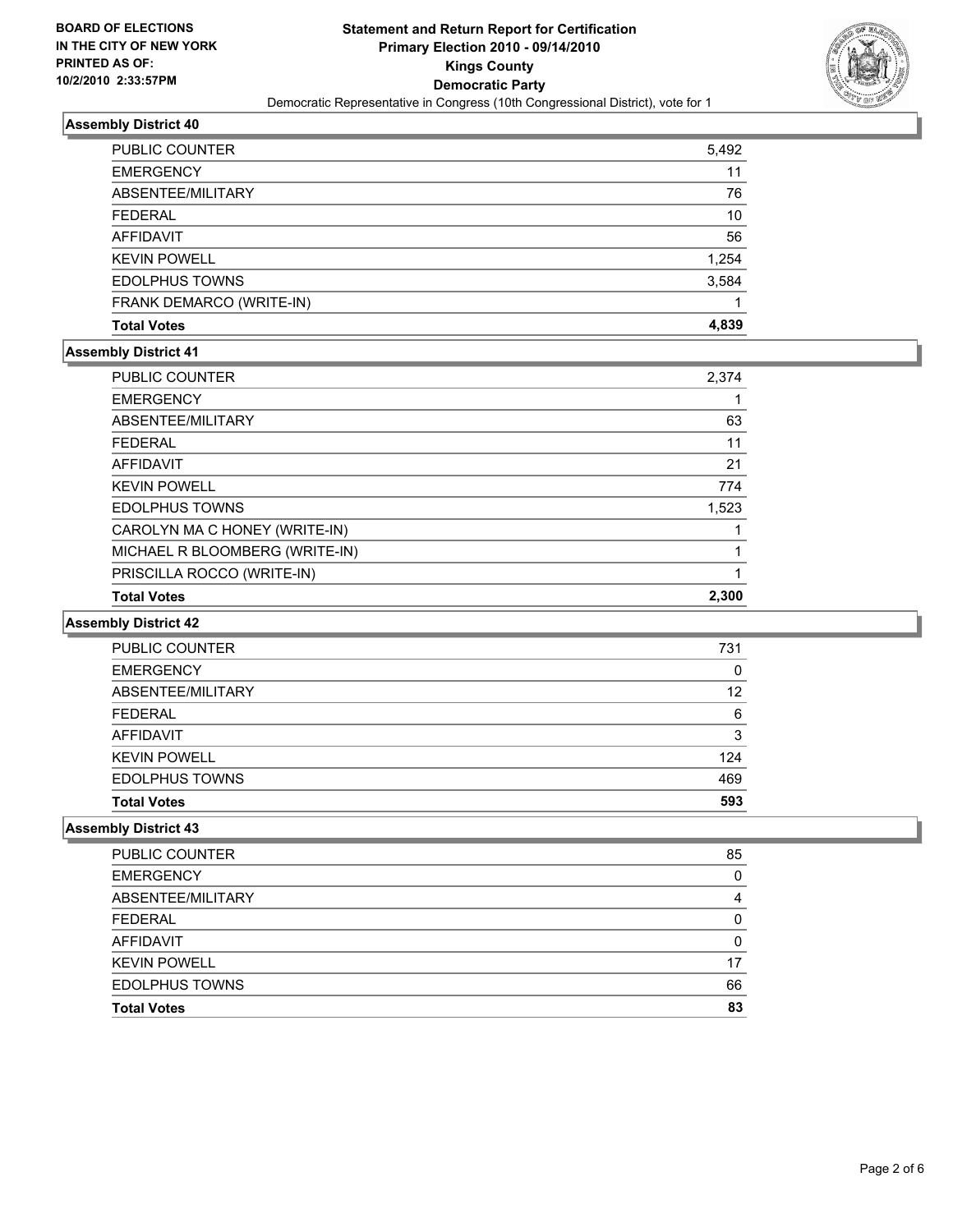

| <b>PUBLIC COUNTER</b> | 36 |
|-----------------------|----|
| <b>EMERGENCY</b>      | 0  |
| ABSENTEE/MILITARY     | 0  |
| <b>FEDERAL</b>        | 0  |
| AFFIDAVIT             | 0  |
| <b>KEVIN POWELL</b>   | 5  |
| <b>EDOLPHUS TOWNS</b> | 23 |
| <b>Total Votes</b>    | 28 |

## **Assembly District 50**

| <b>PUBLIC COUNTER</b>       | 5,658 |
|-----------------------------|-------|
| <b>EMERGENCY</b>            | 125   |
| ABSENTEE/MILITARY           | 74    |
| <b>FEDERAL</b>              | 3     |
| <b>AFFIDAVIT</b>            | 67    |
| <b>KEVIN POWELL</b>         | 937   |
| <b>EDOLPHUS TOWNS</b>       | 4,221 |
| HAKEEM JEFFRIES (WRITE-IN)  |       |
| LETZTIA JEFFRIES (WRITE-IN) |       |
| MORAL (WRITE-IN)            | 5     |
| VANESSA WILLIAMS (WRITE-IN) |       |
| <b>Total Votes</b>          | 5,166 |

### **Assembly District 52**

| <b>PUBLIC COUNTER</b>           | 1,406 |
|---------------------------------|-------|
| <b>EMERGENCY</b>                | 22    |
| ABSENTEE/MILITARY               | 52    |
| <b>FEDERAL</b>                  | 16    |
| <b>AFFIDAVIT</b>                | 12    |
| <b>KEVIN POWELL</b>             | 551   |
| <b>EDOLPHUS TOWNS</b>           | 723   |
| <b>ROBERT SUTTON (WRITE-IN)</b> |       |
| STEPHEN LEVIN (WRITE-IN)        |       |
| STEVEN BASSIN (WRITE-IN)        |       |
| WOODY ADAMS (WRITE-IN)          |       |
| <b>Total Votes</b>              | 1,278 |

| <b>PUBLIC COUNTER</b>   | 737 |
|-------------------------|-----|
| <b>EMERGENCY</b>        | 0   |
| ABSENTEE/MILITARY       | 16  |
| <b>FEDERAL</b>          |     |
| <b>AFFIDAVIT</b>        | 2   |
| <b>KEVIN POWELL</b>     | 133 |
| <b>EDOLPHUS TOWNS</b>   | 451 |
| ALAN STEWART (WRITE-IN) |     |
| <b>Total Votes</b>      | 585 |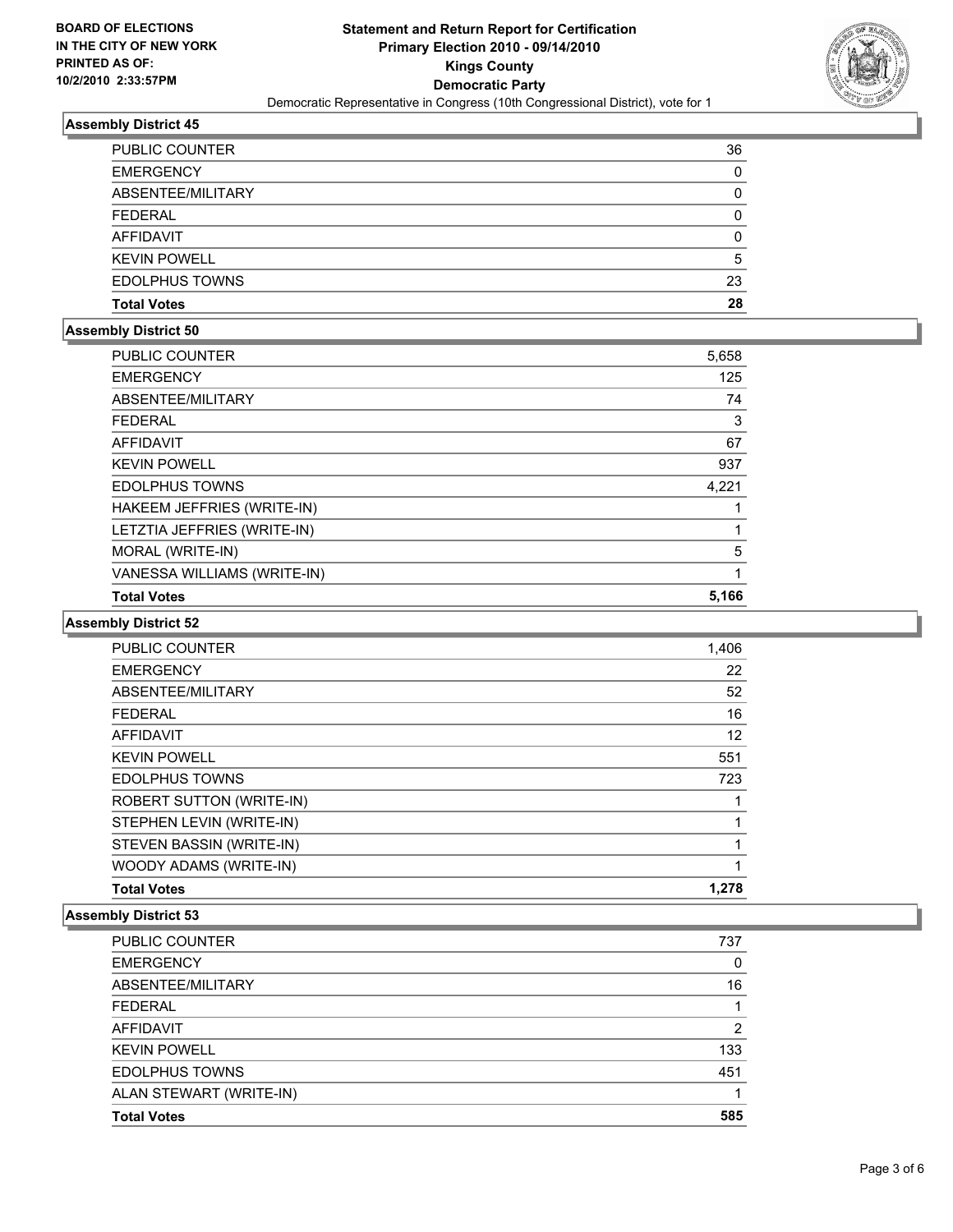

| <b>PUBLIC COUNTER</b> | 1,086 |
|-----------------------|-------|
| <b>EMERGENCY</b>      | 4     |
| ABSENTEE/MILITARY     | 21    |
| FEDERAL               | 0     |
| AFFIDAVIT             | 18    |
| <b>KEVIN POWELL</b>   | 314   |
| <b>EDOLPHUS TOWNS</b> | 753   |
| <b>Total Votes</b>    | 1.067 |

## **Assembly District 55**

| <b>PUBLIC COUNTER</b>      | 2,630 |
|----------------------------|-------|
| <b>EMERGENCY</b>           | 0     |
| ABSENTEE/MILITARY          | 62    |
| <b>FEDERAL</b>             | 3     |
| <b>AFFIDAVIT</b>           | 41    |
| <b>KEVIN POWELL</b>        | 695   |
| <b>EDOLPHUS TOWNS</b>      | 1,681 |
| CAROLYN MALONEY (WRITE-IN) |       |
| CHERYL A KNIGHT (WRITE-IN) |       |
| FRAN FAHERTY (WRITE-IN)    |       |
| JITNSE WENSL (WRITE-IN)    |       |
| <b>Total Votes</b>         | 2.380 |

### **Assembly District 56**

| <b>Total Votes</b>       | 4.546 |
|--------------------------|-------|
| DARLENE MEALY (WRITE-IN) |       |
| <b>EDOLPHUS TOWNS</b>    | 2,884 |
| <b>KEVIN POWELL</b>      | 1,661 |
| AFFIDAVIT                | 60    |
| FEDERAL                  |       |
| ABSENTEE/MILITARY        | 105   |
| <b>EMERGENCY</b>         | 0     |
| <b>PUBLIC COUNTER</b>    | 4,609 |

| <b>Total Votes</b>              | 4.022          |
|---------------------------------|----------------|
| RONALD MADLEY (WRITE-IN)        |                |
| MURTAY SCHERRILLEMUG (WRITE-IN) | 1              |
| CHRIS BLAKE (WRITE-IN)          | 2              |
| CHARLIE RANGEL (WRITE-IN)       | $\overline{2}$ |
| <b>EDOLPHUS TOWNS</b>           | 2,316          |
| <b>KEVIN POWELL</b>             | 1,700          |
| AFFIDAVIT                       | 61             |
| <b>FEDERAL</b>                  | 18             |
| ABSENTEE/MILITARY               | 100            |
| <b>EMERGENCY</b>                | 0              |
| <b>PUBLIC COUNTER</b>           | 4,080          |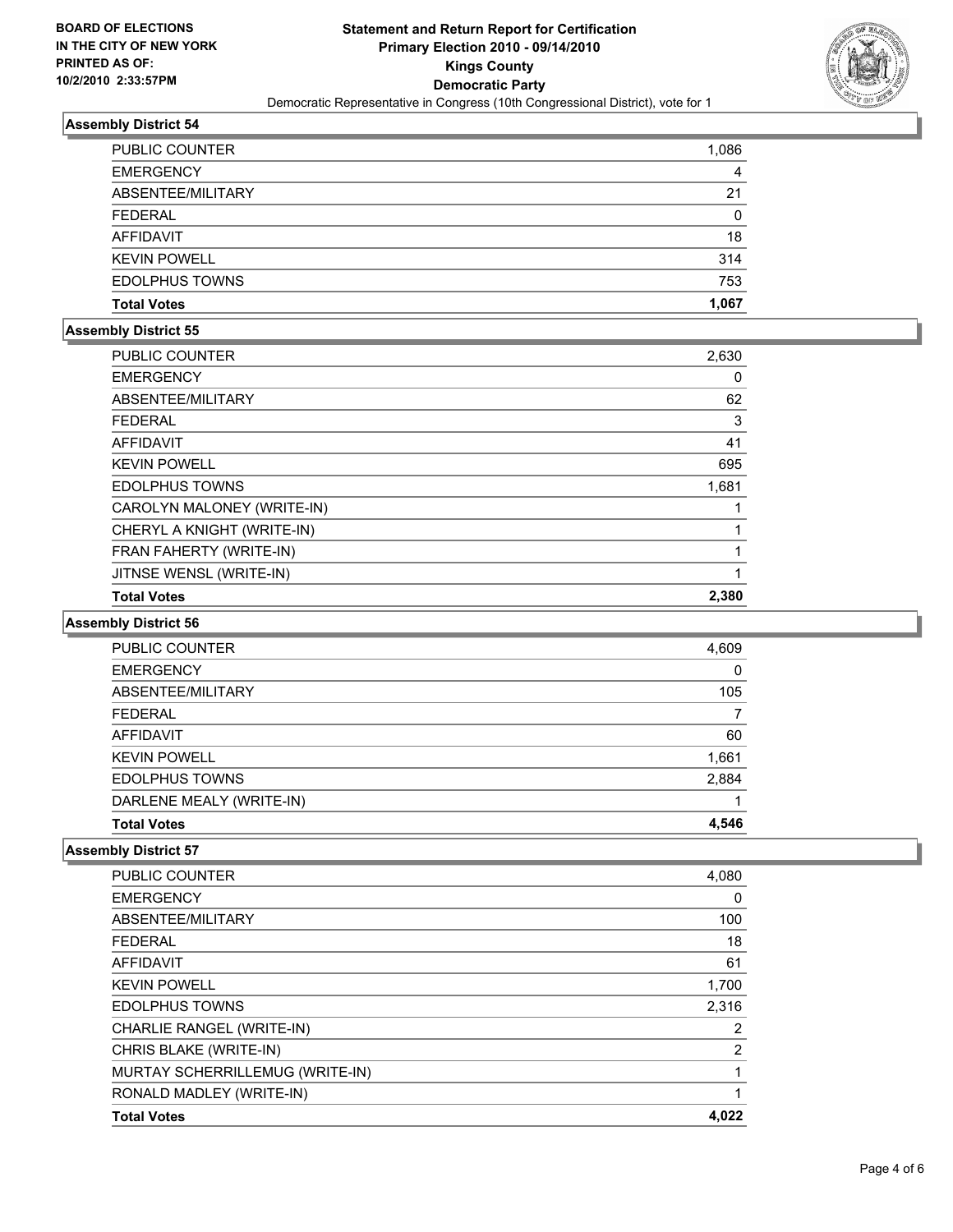

| PUBLIC COUNTER               | 2,340 |
|------------------------------|-------|
| <b>EMERGENCY</b>             | 0     |
| ABSENTEE/MILITARY            | 200   |
| <b>FEDERAL</b>               | 2     |
| AFFIDAVIT                    | 11    |
| <b>KEVIN POWELL</b>          | 848   |
| <b>EDOLPHUS TOWNS</b>        | 1,547 |
| DENNIS L JUROFSKY (WRITE-IN) |       |
| <b>Total Votes</b>           | 2.396 |

| <b>PUBLIC COUNTER</b>               | 2,392 |
|-------------------------------------|-------|
| <b>EMERGENCY</b>                    | 0     |
| ABSENTEE/MILITARY                   | 45    |
| <b>FEDERAL</b>                      | 13    |
| <b>AFFIDAVIT</b>                    | 12    |
| <b>KEVIN POWELL</b>                 | 720   |
| <b>EDOLPHUS TOWNS</b>               | 1,605 |
| ALAN MAISEL (WRITE-IN)              | 1     |
| ALLAN MOISEL (WRITE-IN)             | 1     |
| AUDRY MAZDELY (WRITE-IN)            | 1     |
| CORY PROUDS (WRITE-IN)              | 1     |
| <b>WELLINGTON SHANTE (WRITE-IN)</b> |       |
| <b>Total Votes</b>                  | 2,330 |